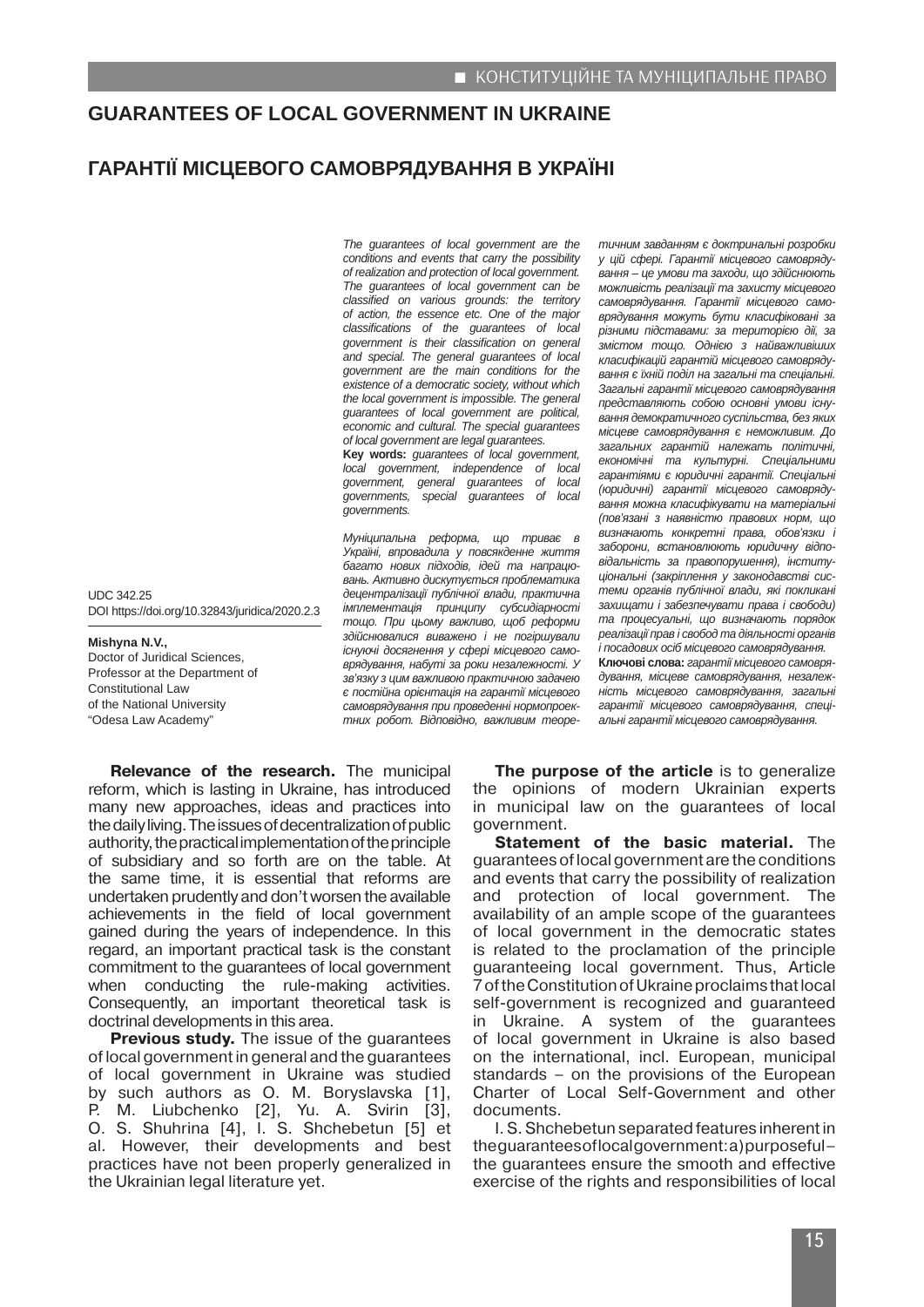government; material – the guarantees are found in the social and domestic environment required for the exercise of powers of local government, consolidated in the rules of law and embodied in administrative enactments, local customs and traditions; c) procedural – the guarantees are stipulated by the activities of bodies, enterprises, institutions, organizations and their officials, as well as citizens; d) casual  $-$  the guarantees function after the occurrence of legal facts, which are associated with the acquisition of powers by bodies and officials of local government before the achievement of certain, intended result.

The guarantees of local government can be classified on various grounds: the territory of action, the essence etc. One of the major classifications of the guarantees of local government is their classification on general and special. The general guarantees of local government are political, economic and cultural. The special guarantees of local government are legal guarantees.

The general guarantees of local government are the main conditions for the existence of a democratic society, without which the local government is impossible. In the economic realm of social life, the general guarantees of local government consist of an economic system of society, market economy, the availability of several forms of ownership, incl. communal property, equal protection of all forms of ownership, etc. The general guarantees of local government of political character involve the availability of democratic regime in the state, people's rule, multiparty system, etc. In the cultural sector of social life, the general guarantee of local government cover the cultural level of society, incl. legal awareness, ideological diversity, prohibition of racial and religious hatred, free access to information, encouragement to reflect historical, cultural, national and other peculiarities of territorial communities in the text of their statutes, etc.

The special (legal) guarantees of local government can be classified into material (associated with the availability of legal rules which determine certain rights, responsibilities and prohibitions, establish legal liability for offenses), institutional (statutory consolidation of the system of public authorities aimed at protecting and ensuring rights and freedoms) and procedural, which prescribe the procedure of exercise of rights and freedoms and activities of local government bodies and officials.

The special guarantees of local government are also classified according to other features. For instance, Yu. O. Svirin proposes to consider them as a set of guarantees of administrative independence of local government and guarantees of financial and economic independence of local government. The guarantees of administrative independence of local government include the vision of public power as such, which is represented by state power and local government; enshrining a rule, according to which local government is recognized and guaranteed in the state, in the Constitution of Ukraine; territorial communities' inherent statutes and symbols; a possibility of voluntary amalgamation of territorial communities; endowment of local government bodies with their competence; a competence of local government bodies to establish associations of local government bodies and their amalgamation, etc.

The guarantees of financial and economic independence of local government are related to the availability of material and financial basis of local government, their freedom to establish local taxes and fees, as well as create and independently manage municipal utilities, institutions, organizations, and to the fact that the state financially supports local government, participates in the generation of local budget revenues.

In addition to the guarantees of financial and economic independence of local government and the guarantees of administrative independence of local government, the literature also distinguishes the guarantees for the protection of the rights of local government. They consist of the right to judicial protection of local government proclaimed by the Constitution of Ukraine (local government bodies and officials have the right to appeal to a court to declare illegal acts of local executive bodies, other local government bodies, enterprises, institutions and organizations restricting the rights of territorial communities, the powers of local government bodies and officials), the possibility of declaring acts of local government bodies and officials illegal on the grounds of their inconsistency with the Constitution or laws exclusively by a court decision, etc.

The classification of guarantees by sources provides grounds to single out ones contained in the Constitution of Ukraine, laws of Ukraine and by-laws. The Basic Law groups the guarantees of local government in sections I (Articles 1, 5, 7, 9, 13, etc.) and XI (Articles 140 – 146).

The analysis of the laws of Ukraine, which involve the guarantees of local government, concludes that the Law of Ukraine "On Local Self-Government in Ukraine" dated May 21, 1997, is fundamental in this area. In particular, it provides for the availability of the minimum budget of local government (estimated amount of the local budget necessary for the exercise of powers of local government at the level of minimum social needs guaranteed by the state), the minimum level of social needs (the minimum level of social services guaranteed by the state per capita within the entire territory of Ukraine); it is noted that the independence of local budgets is guaranteed by own and national revenues statutory assigned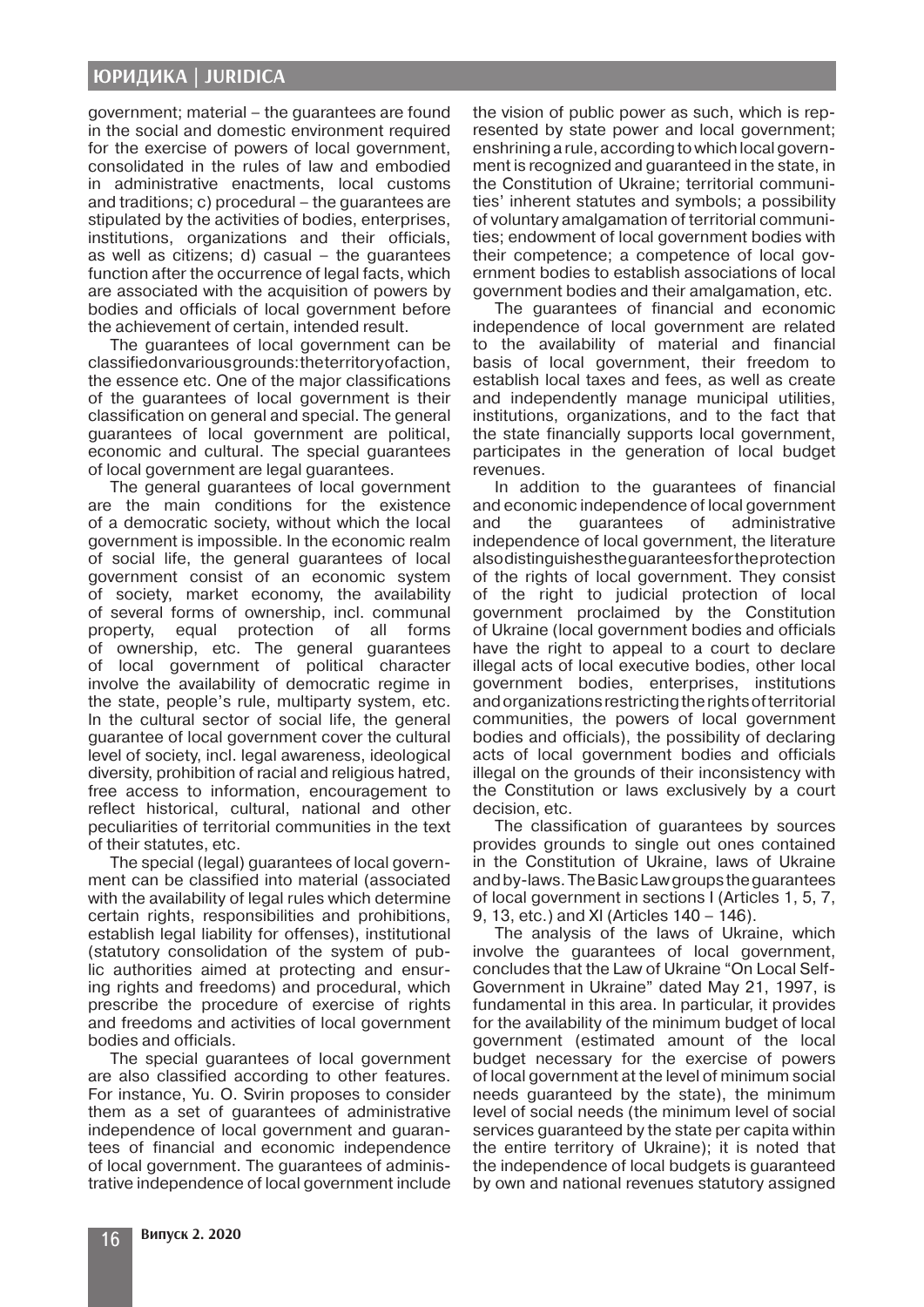to them permanently and by the right to independently determine the use of local budgets under the law. According to the provisions of this act, the state financially supports local government, participates in the generation of local budget revenues, and monitors the legal, appropriate, prudent, efficient spending of funds and their proper accounting. It guarantees local government bodies the income base sufficient to provide the population with services at the level of minimum social needs. In cases when revenues from national taxes and fees assigned to local budgets exceed the minimum size of the local budget, the state withdraws part of the surplus from the local budget to the state budget in the manner prescribed by the Budget Code of Ukraine.

There is Section IV in the Law of Ukraine "On Local Self-Government" dated May 21, 1997, which is devoted to the guarantees of local government. It stipulates the guarantees of local government, its bodies and officials include the following: territorial communities, bodies and officials of local government independently exercise the powers granted to them; bodies of executive power, their officials do not have the right to interfere with the legitimate activities of bodies and officials of local government as well as to resolve issues referred to in the Constitution of Ukraine and other laws as the powers of local government bodies and officials, except for cases when the powers delegated by councils are executed, and in other cases stipulated by law; in case of examination of issues affecting the interests of local government by local state administration, it shall notify the relevant bodies and officials of local government; local government bodies and officials have the right to apply to the court to declare illegal acts of local executive bodies, other local government bodies, enterprises, institutions and organizations which restrict the rights of territorial communities, powers of local government bodies and officials.

One of the guarantees of local government is the accountability and dependence of local state administrations on rayon (district) and oblast (regional) councils. Thus, local state administrations are accountable to the relevant rayon and oblast councils for the execution of socio-economic and cultural development programs, rayon and oblast budgets; they are also accountable and controlled in terms of powers delegated to them by particular rayon and oblast councils and compliance with the council decisions on these issues. A rayon or oblast council may, by secret ballot, express a vote of no confidence in the head of the relevant local state administration on account of which the President of Ukraine makes a decision and gives a reasoned answer to the council. If not less than two-thirds of the deputies from the total

membership of the relevant council expressed distrust in the head of the rayon, oblast state administration, the President of Ukraine decides on the resignation of the head of the local state administration.

An important guarantee of local government enshrined in the law is the binding nature of acts and legal requirements of local government bodies and officials. Thus, acts of the council, village, settlement, city mayor, chairman of the district council in the city, executive committee of the village, settlement, city, district council in the city (if any), adopted within the powers granted to them, are compulsory for all executive bodies, citizen associations,<br>enterprises, institutions and organizations enterprises, institutions and organizations located in the relevant territory, officials, as well as citizens who permanently or temporarily reside in the relevant territory. At the request of the specific local government bodies and officials, the heads of enterprises, institutions and organizations located or registered in the relevant territory regardless of ownership are obliged to come to these bodies to submit information on the issues related to the authority of the council and its bodies, respond to deputies' inquiries. Local executive bodies, enterprises, institutions and organizations as well as citizens are legally liable to local government bodies for damage caused to local government by their actions or inaction and non-compliance with decisions of local government bodies and officials took within the limits of their powers.

Some provisions of the Constitution and laws of Ukraine, which establish the guarantees of local government, were sometimes checked for constitutionality or officially interpreted by the Constitutional Court of Ukraine (for more details: case decision on the administrativeterritorial system as of July 13, 2001, the case of particular aspects of the exercise of executive power and local self-government in the city of Kyiv as of December 25, 2003, the case of cancellation of acts of local government bodies as of April 16, 2009 etc.). All cases of the Constitutional Court of Ukraine concerning local government bodies were initiated either by the President of Ukraine or people's deputies consisting of minimum 45 persons or other empowered entities. The issue of entitling local governments to appeal to the Constitutional Court of Ukraine is currently considered in the context of amending the Constitution due to the decentralization of public power in Ukraine.

**Conclusions.** Having generalized the opinions of modern Ukrainian experts in municipal law on the guarantees of local government, the author has drawn the following conclusions. The guarantees of local government are the conditions and events that carry the possibility of realization and protection of local government. The guarantees of local